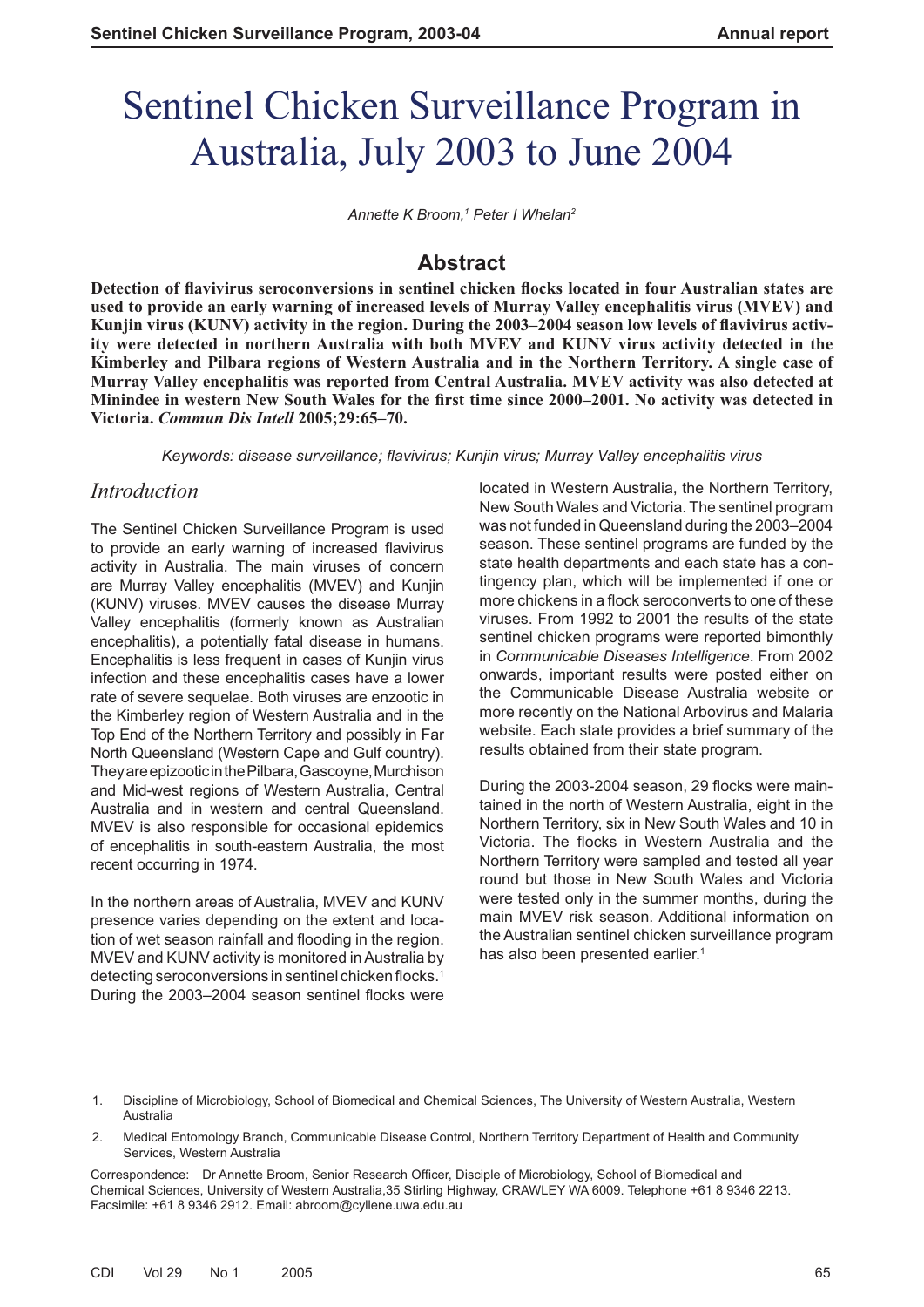# **Summary of recent flavivirus activity in** *Australia*

MVEV and KUNV activity is detected in Western Australia and the Northern Territory in most years. Activity in other areas is less regular. Record rainfall was recorded in the north of Australia during the 1999–2000 wet season and cases of Murray Valley encephalitis were reported from the Northern Territory, Central Australia and Western Australia. Above average rainfall was recorded in central Australia in 2000–2001 and cases were again reported from the region. A single case was also reported from central Queensland. In 2000–2001 MVE activity was detected in New South Wales for the first time since 1974 but no human cases were reported. KUNV activity was also detected in New South Wales and Victoria in 2000–2001.

MVEV and KUNV activity was low in 2001–2002 with activity recorded only in Western Australia and the Northern Territory. Two cases of Murray Valley encephalitis were reported from Western Australia. Kunjin virus activity was reported from Western Australia, the Northern Territory and northern Queensland. Low levels of activity of both viruses were again detected during the 2002–2003 season.

Activity this year was limited to Western Australia and the Northern Territory.

*Flavivirus activity in the 2003–2004 season*

## **Western Australia**

Serum samples from the Western Australian sentinel chicken flocks are tested by the Arbovirus Surveillance and Research Laboratory at the University of Western Australia in Perth.

Although there was above average summer rainfall (December to March) in most areas of the Kimberley and Pilbara regions, MVEV and KUNV activity was low and, similar to 2002–2003, began later than usual in Western Australia. Activity was again restricted to the Kimberley and Pilbara regions. No human cases were reported.

Table 1 shows a summary of MVEV and KUNV seroconversions in Western Australia from January to June 2004. Results are discussed in the next section.

#### *MVEV activity*

MVE activity was first detected in March 2004 at Kununurra in the north-east Kimberley and activity in this region continued at a low level until June 2004. Activity was detected in the west Kimberley at Fitzroy Crossing and Broome in May. The Western Australian Department of Health (DOH) issued health warnings to residents and visitors to the Kimberley and Pilbara regions in April and June 2004. An additional localised warning was issued via the Kimberley Public Health Unit to the Kalumburu community in the far north of Western Australia in May 2004.

MVEV activity was only detected at two sites in the Pilbara (Harding Dam and Tom Price) in April and May.

#### *KUNV activity*

KUNV activity was more widespread than MVEV activity in the 2003–2004 season. KUNV activity was first detected in February at Kununurra in the northeast Kimberley and at Fitzroy Crossing, Derby and Broome in the west Kimberley from April to June. KUNV activity was first detected in the Pilbara region in March at Ophthalmia Dam (Newman) and activity persisted in the region well into the dry season.

The majority of flavivirus activity in the Pilbara region was focused at the two major dams (Harding and Ophthalmia) suggesting that these permanent water sources can prolong and perhaps maintain a focus of both MVEV and KUNV activity.

## **Northern Territory**

MVEV activity is usually initiated later in the Northern Territory than in Western Australia. The flocks are funded and organised by the Northern Territory Department of Health and Community Services, while veterinary officers of the Department of Business Industry and Resource Development and volunteers maintained and bled the flocks monthly. and staff of the Arbovirus Surveillance and Research Laboratory in Perth tested the serum samples.

MVEV activity in the Northern Territory during the 2003–2004 wet season was low and equals the low level of last year. KUNV activity was relatively high compared to MVEV, and similar to the higher activity over the last two years (Table 2).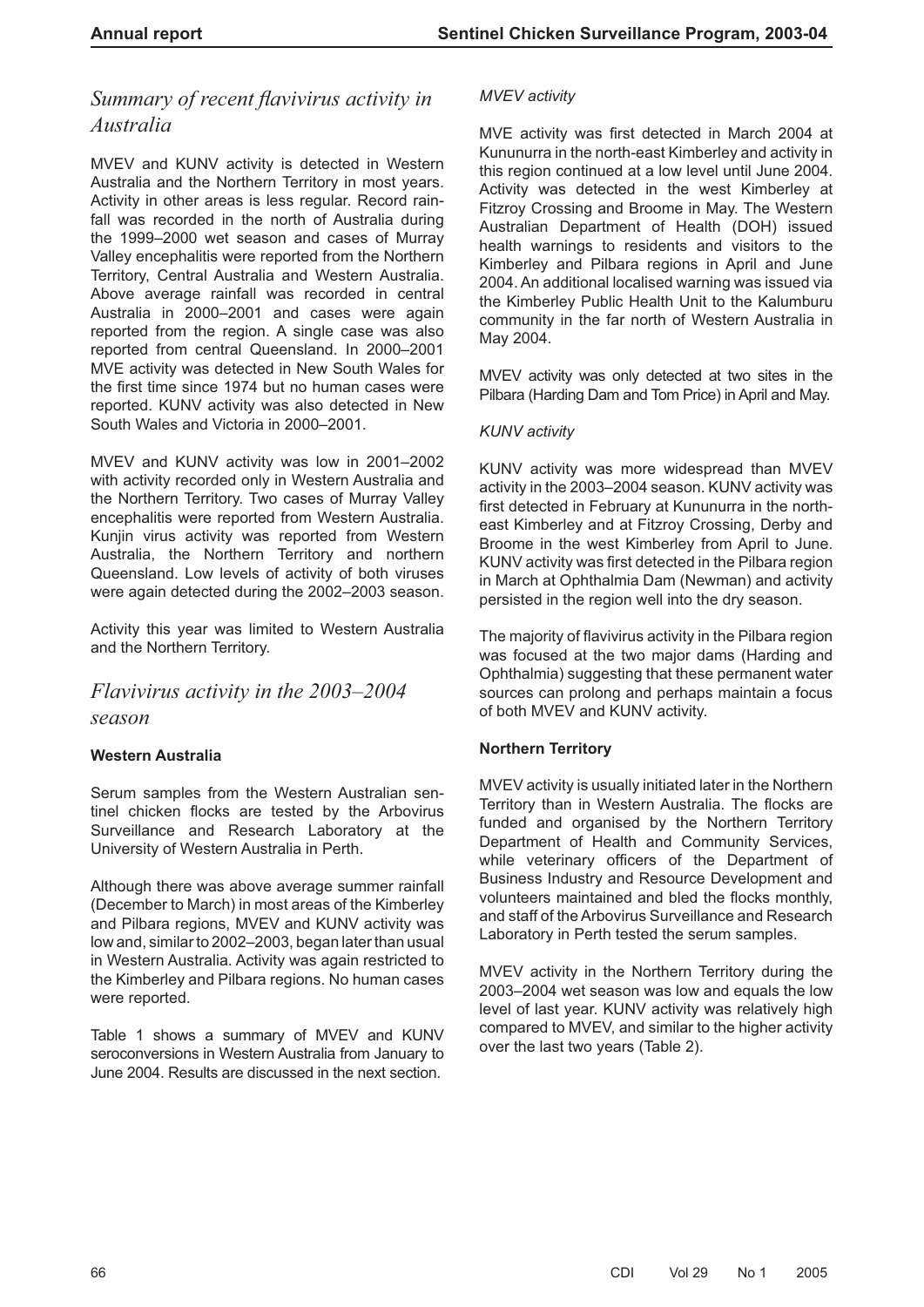| Location                                 |                 | Jan              |                 | Feb                  |                | <b>Mar</b>          | Apr            |                | <b>May</b>           |                | Jun                   |                     |                    | <b>Total</b>               |
|------------------------------------------|-----------------|------------------|-----------------|----------------------|----------------|---------------------|----------------|----------------|----------------------|----------------|-----------------------|---------------------|--------------------|----------------------------|
|                                          | $\mathsf{n}$    | $+ve$            | $\mathsf{n}$    | $+ve$                | $\overline{n}$ | $+ve$               | $\mathsf{n}$   | $+ve$          | $\mathsf{n}$         | $+ve$          | $\overline{n}$        | $+ve$               | <b>Bled</b><br>(n) | <b>Positive</b><br>$(+ve)$ |
| Kimberley                                |                 |                  |                 |                      |                |                     |                |                |                      |                |                       |                     |                    |                            |
| Kalumburu                                | 20              | $\overline{0}$   |                 |                      | 20             | $\Omega$            | 10<br>2MK, 2M  | $\overline{4}$ | 13<br>1M             | $\mathbf{1}$   | 12<br>1K              | $\mathbf{1}$        | 75                 | 6                          |
| Wyndham                                  |                 |                  | 9               | $\overline{0}$       |                |                     | 20             | $\Omega$       | 9<br>1M              | $\mathbf{1}$   | 17<br>1M              | $\mathbf{1}$        | 55                 | $\overline{2}$             |
| Kununurra                                | 24              | $\overline{0}$   | 11              | $\overline{1}$<br>1K | 18             | $\mathbf{1}$<br>1M  | 9<br>1M        | $\overline{1}$ | 3                    | $\overline{0}$ | 12                    | $\overline{0}$      | 77                 | $\overline{4}$             |
| <b>Halls Creek</b>                       | 11              | $\mathbf 0$      | 22              | $\overline{0}$       | 22             | $\overline{0}$      | 11             | $\Omega$       | 21                   | $\Omega$       | 11                    | $\overline{0}$      | 98                 | $\overline{0}$             |
| <b>Fitzroy Crossing</b>                  | 20              | $\mathbf 0$      | 20              | $\overline{0}$       | 20             | $\Omega$            | 10<br>3K       | $\overline{3}$ | $\overline{7}$<br>2M | $\overline{2}$ | $\overline{4}$<br>3K  | 3                   | 81                 | $\overline{9}$             |
| Derby site 1                             | 19              | $\overline{0}$   | 20              | $\overline{0}$       | 18             | $\Omega$            | 8              | $\Omega$       | 8                    | $\Omega$       |                       |                     | 73                 | $\overline{0}$             |
| Derby site 2                             | 20              | $\mathbf 0$      | 19              | $\Omega$             | 20             | $\Omega$            | 10<br>1K       | $\mathbf{1}$   | 9<br>1K              | $\mathbf{1}$   |                       |                     | 78                 | $\overline{2}$             |
| <b>Broome - Roebuck</b>                  | 21              | $\overline{0}$   | 11              | $\overline{0}$       | 12             | $\overline{0}$      | 30             | $\Omega$       | 8<br>2K              | $\overline{2}$ | 14<br>2K              | $\sqrt{3}$          | 96                 | $\overline{7}$             |
| Broome - Town                            | 14              | $\mathbf 0$      | 9               | $\overline{0}$       | 8              | $\overline{0}$      | 20<br>1K       | $\overline{1}$ | $\overline{4}$<br>1M | $\overline{1}$ | $\overline{7}$<br>2K  | $\overline{2}$      | 62                 | $\overline{4}$             |
| <b>Pilbara</b>                           |                 |                  |                 |                      |                |                     |                |                |                      |                |                       |                     |                    |                            |
| Port Hedland                             | 24              | $\overline{0}$   | 11              | $\overline{0}$       | 12             | $\mathbf{0}$        | 24             | $\Omega$       | 11                   | $\overline{0}$ | 11                    | $\mathbf 0$         | 93                 | 0                          |
| Karratha                                 | 12              | $\overline{0}$   | 24              | $\overline{0}$       | 12             | $\Omega$            | 24             | $\Omega$       | 12                   | $\overline{0}$ | 12                    | $\overline{0}$      | 96                 | $\boldsymbol{0}$           |
| Harding Dam 1                            | 20              | $\overline{0}$   | 18              | $\Omega$             | 9              | $\Omega$            | 14<br>1MK      | $\mathbf{1}$   | 14                   | $\Omega$       | 8<br>1K               | $\mathbf{1}$        | 83                 | $\overline{4}$             |
| Harding Dam 2                            | 20              | $\mathbf 0$      | 20              | $\overline{0}$       | 9              | $\Omega$            | 16             | $\Omega$       | 21<br>2K             | $\overline{2}$ | $\overline{7}$        | $\mathbf{1}$        | 93                 | 3                          |
| Marble Bar                               | 24              | $\overline{0}$   | 23              | $\overline{0}$       | 36             | $\Omega$            | 12             | $\Omega$       | 12                   | $\overline{0}$ | $\overline{23}$<br>1K | $\overline{1}$      | 130                | $\overline{1}$             |
| Nullagine                                | 8               | $\overline{0}$   | $6\phantom{1}6$ | $\overline{0}$       |                |                     | $\overline{4}$ | $\Omega$       | 6                    | $\overline{0}$ |                       |                     | 24                 | 0                          |
| <b>Tom Price</b>                         | 12              | $\overline{0}$   | 12              | $\Omega$             | 34             | $\Omega$            | 12             | $\Omega$       | 22<br>1M, 1K         | $\overline{2}$ | 9                     | $\overline{0}$      | 101                | $\overline{3}$             |
| Paraburdoo                               | 9               | $\mathbf 0$      |                 |                      | 10             | $\Omega$            | 9              | $\Omega$       | 10                   | $\Omega$       | 10                    | $\overline{0}$      | 48                 | $\boldsymbol{0}$           |
| Onslow                                   | 18              | $\overline{0}$   | 16              | $\Omega$             | 9              | $\Omega$            | 17             | $\Omega$       | 9                    | $\Omega$       | 17                    | $\overline{0}$      | 86                 | $\overline{0}$             |
| Ophthalmia                               | 24              | $\mathbf 0$      | 24              | $\overline{0}$       | 24             | $\mathbf{1}$<br>1K  | 22<br>2K       | $\overline{2}$ | 14<br>2K             | $\overline{2}$ | 18<br>2K              | $\overline{2}$      | 126                | $\overline{7}$             |
| Newman Shire                             | $\overline{24}$ | $\mathbf 0$      | 24              | $\overline{0}$       | 24             | $\overline{0}$      | 24             | $\overline{0}$ | 12                   | $\mathbf{0}$   | 36                    | $\overline{0}$      | 144                | $\overline{0}$             |
| <b>Exmouth</b>                           | 11              | $\boldsymbol{0}$ | 22              | $\overline{0}$       | 22             | $\Omega$            | 22             | $\Omega$       | 33                   | $\overline{0}$ | 33                    | $\boldsymbol{0}$    | 143                | 0                          |
| <b>Gasgoyne</b>                          | 5               | $\overline{0}$   |                 |                      | 12             | $\mathsf{O}\xspace$ | 11             | $\mathbf 0$    | 10                   | $\overline{0}$ | 17                    | $\mathsf{O}\xspace$ | 55                 | 0                          |
| Carnarvon                                |                 |                  |                 |                      |                |                     |                |                |                      |                |                       |                     |                    |                            |
| Mid-west/Wheatbelt/<br><b>Goldfields</b> |                 |                  |                 |                      |                |                     |                |                |                      |                |                       |                     |                    |                            |
| <b>Three Springs</b>                     | 24              | $\overline{0}$   | 12              | $\overline{0}$       | 35             | $\mathbf{0}$        | 24             | $\mathbf 0$    | 34                   | $\mathbf{0}$   | 24                    | $\mathbf 0$         | 153                | $\mathbf 0$                |
| Geraldton                                | $\overline{7}$  | $\overline{0}$   | 6               | $\Omega$             | 5              | $\Omega$            |                |                |                      |                |                       |                     | 18                 | $\overline{0}$             |
| Dongara                                  | 9               | $\overline{0}$   | $\overline{9}$  | $\overline{0}$       |                |                     |                |                |                      |                |                       |                     | 18                 | $\overline{0}$             |
| Gingin                                   | 24              | $\overline{0}$   | 24              | $\overline{0}$       | 35             | $\Omega$            | 12             | $\Omega$       | 24                   | $\overline{0}$ | 24                    | $\overline{0}$      | 143                | $\overline{0}$             |
| York                                     | 10              | $\overline{0}$   | 23              | $\overline{0}$       | 33             | $\Omega$            | 22             | $\Omega$       | $\overline{22}$      | $\overline{0}$ | 22                    | $\overline{0}$      | 132                | $\overline{0}$             |
| Bindoon                                  | 12              | $\overline{0}$   | 12              | $\overline{0}$       | 12             | $\Omega$            | 12             | $\Omega$       | 12                   | $\overline{0}$ |                       |                     | 60                 | $\overline{0}$             |
| Leonora                                  | 19              | $\overline{0}$   | $\overline{8}$  | $\overline{0}$       | 15             | $\Omega$            | 10             | $\Omega$       | 19                   | $\overline{0}$ | 10                    | $\overline{0}$      | 81                 | $\overline{0}$             |

#### **Table 1. Summary of Murray Valley encephalitis virus and Kunjin virus seroconversions in Western Australia, January to June 2004\***

\* Sentinel flocks tested for infection with Murray Valley encephalitis and Kunjin viruses, sampled fortnightly from December to May ('wet' season) and monthly from June to November ('dry' season). Previous (or repeat) positive chickens are not recorded on this summary.

N Number of samples.

+ve Number of Murray Valley encephalitis virus and Kunjin virus positive samples.

M Murray Valley encephalitis virus antibodies.

K Kunjin virus antibodies.

MK Murray Valley encephalitis virus and Kunjin virus antibodies.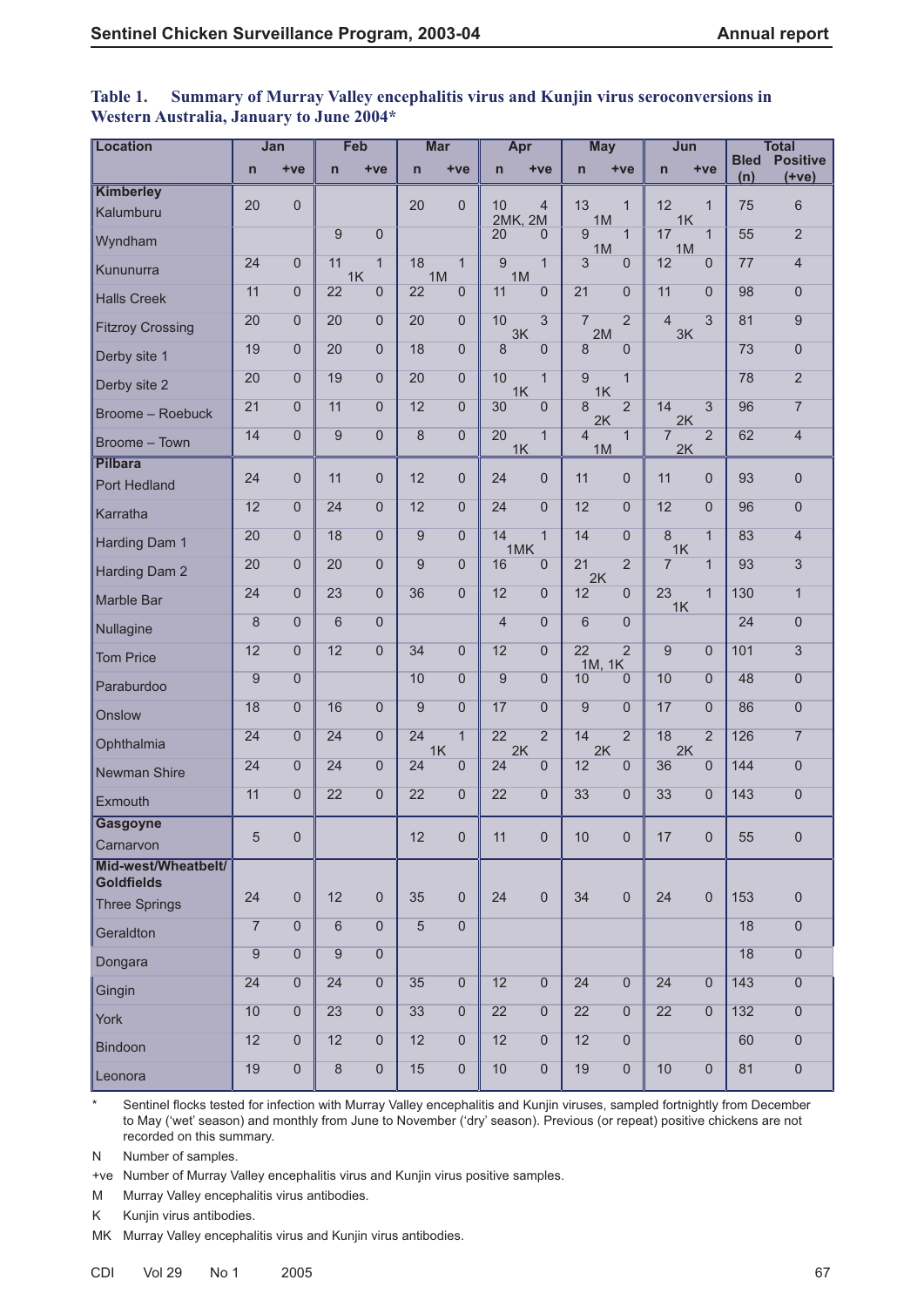| Table 2.                   | Summary of Murray Valley encephalitis virus and                      |            |                          |                          |                   |                            |                          |                   |                | Kunjin virus seroconversions in the Northern Territory, 1993 to 2003 |                   |                          |                          |                |
|----------------------------|----------------------------------------------------------------------|------------|--------------------------|--------------------------|-------------------|----------------------------|--------------------------|-------------------|----------------|----------------------------------------------------------------------|-------------------|--------------------------|--------------------------|----------------|
| Location                   | Flock established                                                    | Virus      | 1992/93                  | 1993/94                  | 1994/95           | 1995/96                    | 1996/97                  | 1997/98           | 1998/99        | 1999/00                                                              | 2000/01           | 2001/02                  | 2002/03                  | totals<br>+ ve |
| Howard Springs*            | January 1992                                                         | <b>MVE</b> | $\overline{\phantom{0}}$ | 5                        |                   |                            |                          |                   | ſ              |                                                                      |                   | $\overline{\phantom{0}}$ |                          | $\overline{1}$ |
|                            |                                                                      | KUN        | S                        | $\mathbf{\Omega}$        |                   | $\mathbf{\Omega}$          |                          |                   |                |                                                                      | 2                 | 3                        | က                        | $\overline{1}$ |
| Leanyer <sup>t</sup>       | September 1992                                                       | <b>MVE</b> | $\overline{\phantom{0}}$ | $\overline{0}$           |                   |                            |                          |                   |                | S                                                                    |                   | 3                        |                          | 20             |
|                            |                                                                      | KUN        |                          | $\overline{\phantom{0}}$ |                   |                            |                          |                   | S              | $\mathbf{\Omega}$                                                    |                   | 4                        |                          | $\overline{2}$ |
| CPRS*                      | July 1993                                                            | MVE        |                          | $\frac{3}{2}$            |                   | 4                          | 4                        |                   | 5              | S                                                                    | S                 |                          |                          | 33             |
|                            |                                                                      | KUN        |                          |                          |                   | 4                          |                          |                   |                |                                                                      |                   | $\mathbf{\Omega}$        |                          | $\infty$       |
| Nhulunbuy                  | January 1992 <sup>#</sup>                                            | <b>MVE</b> |                          |                          |                   |                            |                          |                   |                | 4                                                                    |                   |                          |                          | 6              |
|                            |                                                                      | KUN        |                          |                          |                   |                            |                          | 2                 | က              |                                                                      |                   |                          | $\mathbf{\Omega}$        | $\overline{ }$ |
| Katherine                  | <b>June 1993</b>                                                     | MVE        |                          | $\overline{2}$           |                   |                            | S                        |                   | 2              | S                                                                    | $\mathbf{\Omega}$ | 4                        |                          | 27             |
|                            |                                                                      | KUN        |                          |                          |                   | $\overline{\phantom{0}}$   | $\overline{\phantom{0}}$ |                   |                | ſ                                                                    | 4                 |                          | 2                        | $\overline{1}$ |
| <b>Tennant Creek</b>       | February 1995                                                        | <b>MVE</b> |                          |                          |                   |                            | $\overline{\phantom{0}}$ |                   | $\overline{C}$ | $\overline{1}$                                                       | $\overline{2}$    | ဖ                        |                          | 53             |
|                            |                                                                      | KUN        |                          |                          |                   |                            | S                        | S                 |                | 2                                                                    |                   |                          | $\overline{\phantom{0}}$ | ၜ              |
| Alice Springs <sup>§</sup> | November 1996                                                        | <b>MVE</b> |                          |                          |                   |                            | $\overline{ }$           |                   |                | 5                                                                    | $\infty$          | $\sim$                   |                          | 22             |
|                            |                                                                      | KUN        |                          |                          |                   |                            |                          |                   |                | $\overline{\phantom{0}}$                                             | $\mathbf{\Omega}$ |                          |                          | S              |
| Totals                     |                                                                      | MVE        | $\infty$                 | $\overline{40}$          | $\infty$          | 4                          | $\overline{21}$          | $\mathbf{\Omega}$ | 20             | 30                                                                   | 26                | $\overline{1}$           | $\mathbf{\Omega}$        |                |
|                            |                                                                      | KUN        | S                        | S                        | $\mathbf{\Omega}$ | $\overline{\phantom{0}}$   | 4                        | $\infty$          | $\circ$        | $\overline{\phantom{0}}$                                             | ၜ                 | $\overline{C}$           | $\infty$                 |                |
| Darwin rural.              |                                                                      |            |                          |                          |                   |                            |                          |                   |                |                                                                      |                   |                          |                          |                |
| Darwin urban.              |                                                                      |            |                          |                          |                   |                            |                          |                   |                |                                                                      |                   |                          |                          |                |
|                            | Data in this table are from 1997/98 onwards due to non-continuous sa |            |                          |                          |                   | impling before this period |                          |                   |                |                                                                      |                   |                          |                          |                |
| S                          | Arid Zone Research Institute.                                        |            |                          |                          |                   |                            |                          |                   |                |                                                                      |                   |                          |                          |                |
| CPRS                       | Coastal Plains Research Station (Fogg Dam) Adelaide River.           |            |                          |                          |                   |                            |                          |                   |                |                                                                      |                   |                          |                          |                |
| MVE                        | Murray Valley encephalitis virus.                                    |            |                          |                          |                   |                            |                          |                   |                |                                                                      |                   |                          |                          |                |
| Kunjin virus.<br>KUN       |                                                                      |            |                          |                          |                   |                            |                          |                   |                |                                                                      |                   |                          |                          |                |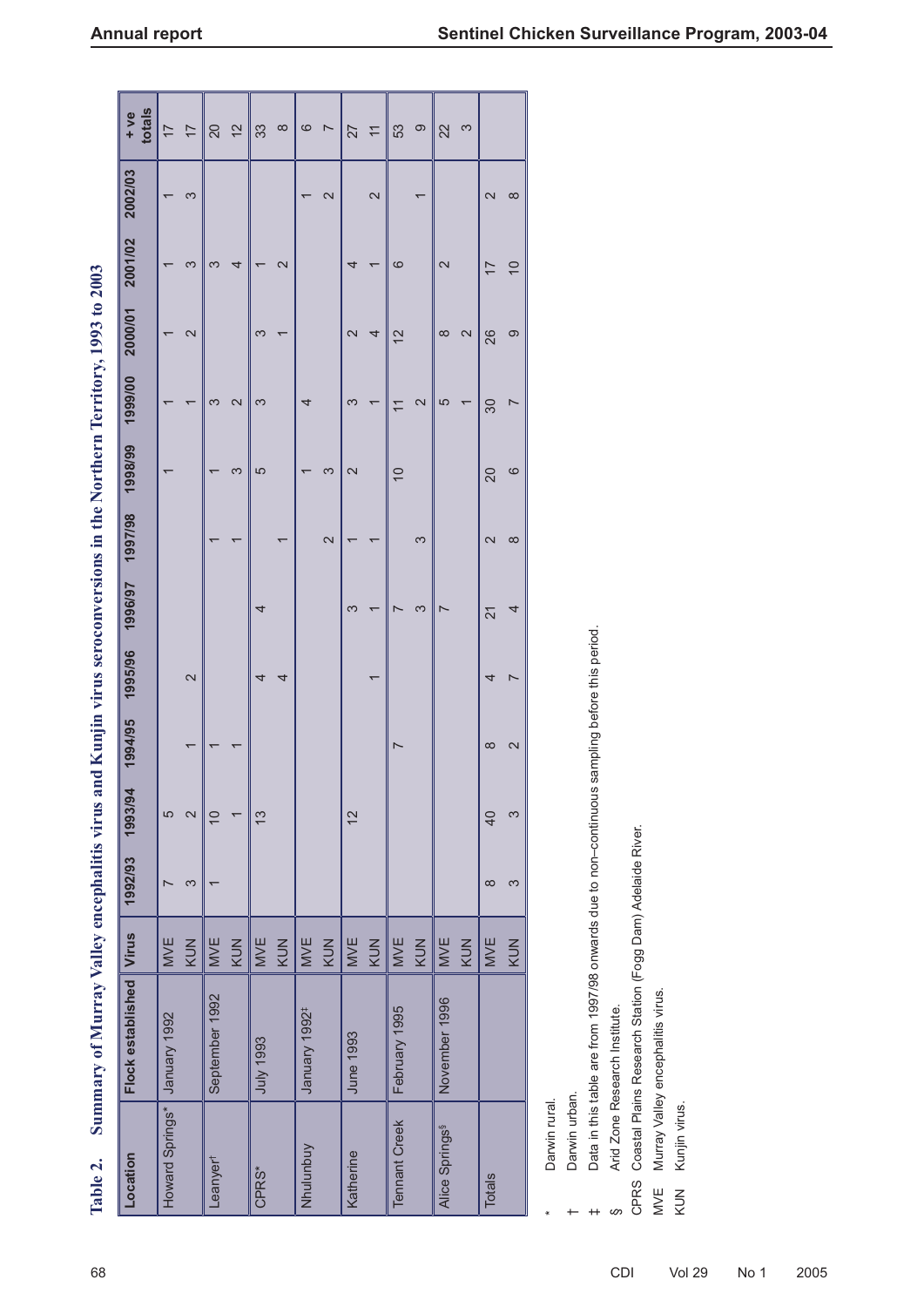#### *MVEV activity*

Seroconversions to MVEV were detected in March in the Darwin area and in April at Katherine (Table 3). There was one case of Murray Valley encephalitis virus reported from Central Australia in April in a community between Tennant Creek and Alice Springs. The lack of activity in the Alice Springs area is in accord with the risk indicator of summer rainfall below 100 mm.<sup>2</sup> The Department of Health and Community Services (Northern Territory) issued media warnings for the whole of the Northern Territory in April and early June 2004.

KUNV activity was detected in July in Nhulunbuy and in August in Katherine, but this was probably a continuation of the previous season's activity (Table 3).

KUNV activity was detected in Tennant Creek in December, April and May, and in the Darwin area (Leanyer, Howard Springs and Coastal Plains Research Station) in November, March, May and June (Table 3). KUNV activity in the Northern Territory over a 10 year period has been highest in the months of April and May, with most in May. The November activity in Darwin (Leanyer) was unusual as KUNV has not been detected anywhere in the Northern Territory in October or November in the last 10 years.

#### **New South Wales**

Samples from sentinel chicken flocks were tested weekly for flavivirus antibodies in New South Wales (Westmead Hospital) from December 2003 to April 2004. There was one seroconversion to MVEV in the Minindee flock in December 2003. This is the first indication of MVEV activity in New South Wales since the 2000–2001 season and this activity occurred in the absence of seroconversions in northern Australia. It was previously thought that MVEV was most probably introduced into New South Wales, after heavy rainfall, from areas of northern Australia where the virus is enzootic. However, this result suggests that it is more likely that MVEV exists in small enzootic foci in this region and activity was reactivated after rainfall in late 2003. Additional studies are required to confirm this.

#### **Victoria**

Samples from sentinel chicken flocks were tested weekly for flavivirus antibodies at the Veterinary Research Institute from October 2003 to March 2004. No MVEV or KUNV activity was detected in this region.

# *Acknowledgements*

The sentinel chicken programs in each state are funded by the State Health Departments.

The following people have contributed to the Australian sentinel chicken program and I thank them for their help with this report. I apologise if I have missed anyone.

Mr J Azuolas, Veterinary Research Institute, Victoria; Dr D Dwyer, Virology Department, Westmead Hospital, New South Wales; Ms S Harrington, Mosquito-Borne Disease Control Section, Western Australian Department of Health; Ms L Hueston, Virology Department, Westmead Hospital, NSW; Dr C Johansen, Arbovirus Surveillance and Research Laboratory, The University of Western Australia; Ms N Kurucz, Medical Entomology Branch, Department of Health and Community Services; Darwin; Dr M Lindsay, Mosquito-Borne Disease Control Section, Western Australian Department of Health, Dr L Melville, Berrimah Agricultural Research Centre, Darwin; Dr DW Smith, Division of Health Sciences, The Western Australian Centre for Pathology and Research, Western Australia; Ms V Susai, Arbovirus Surveillance and Research Laboratory, The University of Western Australia.

The following laboratories were responsible for testing sentinel chicken sera:

Arbovirus Surveillance and Research Laboratory, Discipline of Microbiology, University of Western Australia

Veterinary Research Institute, Victoria

Virology Department, Westmead Hospital, New South Wales

## *References*

- 1. Spencer, JD, Azuolas, J, Broom, AK, Buick, TD, Currie B, Daniels PW, Doggett SL, *et al*. Murray Valley encephalitis virus surveillance and control initiatives in Australia. *Commun Dis Intell* 2001;25:33–47.
- 2. Whelan PI, Jacups SP, Melville L, Broom AK, Currie BJ, Krause VL, *et al.* Rainfall and vector mosquito numbers as risk indicators for mosquito-borne disease in Central Australia. *Commun Dis Intell* 2003;27:110–116.